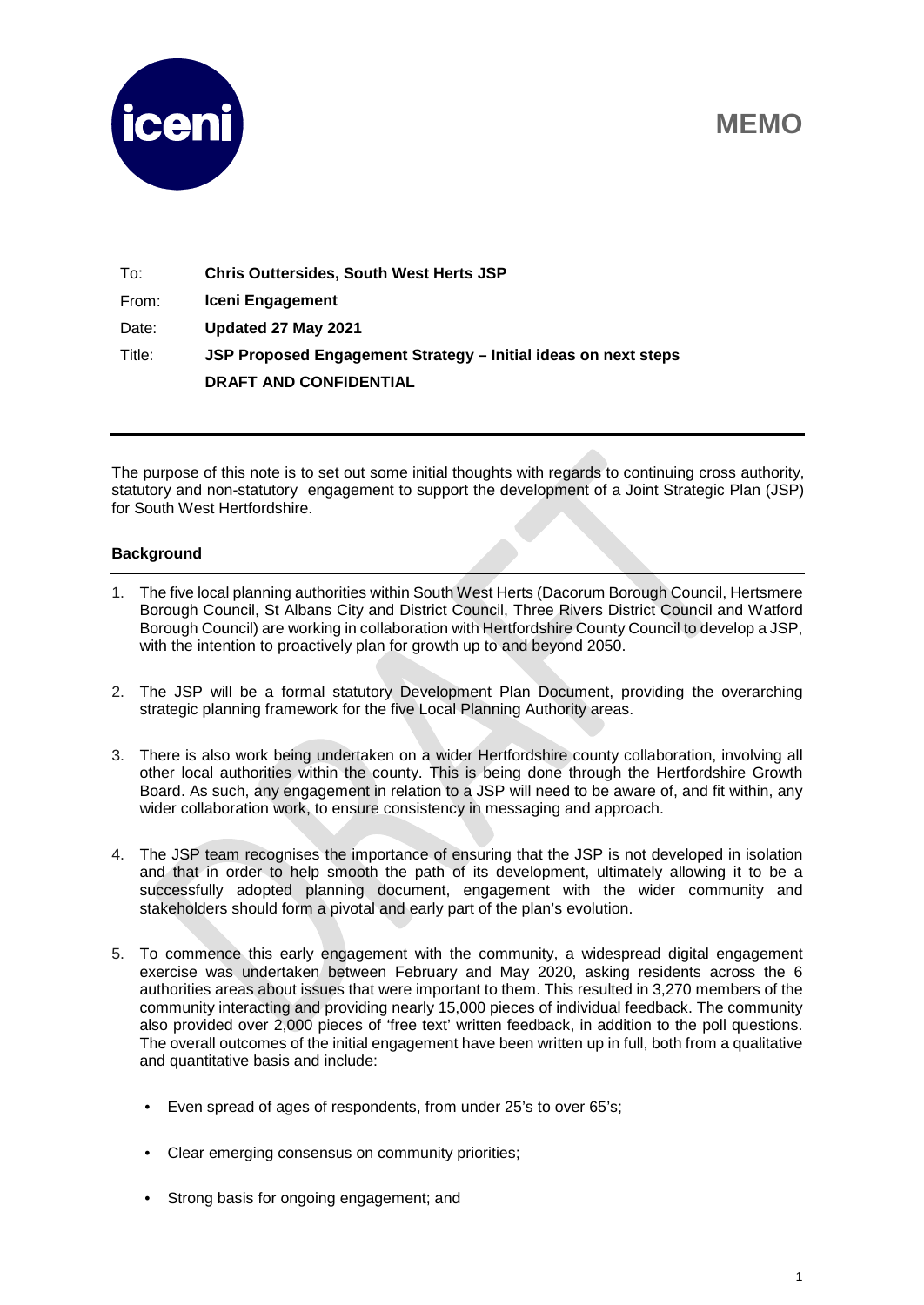• Over 700 people willing to be engaged during the next stage of work.

## **A Reminder of Engagement Strategy Objectives**

- 6. The objectives of the ongoing engagement are to continue to:
	- Build awareness, understanding and generate interest in the process, resulting in greater participation downstream;
	- Directly engage young people in the process and record their views on a series of key issues, with a view to using this initial feedback to frame the later stages of the engagement process, given the importance of their input;
	- Establish a true two-way dialogue, enabling all stakeholders (including political) to become actively involved in the development of a plan;
	- Allow the South West Herts authorities to effectively communicate the benefits of working together on this workstream; and
	- Inform the technical work that has now commenced, by providing information related to priorities, issues and opportunities.
- 7. The engagement will initially cover the non-statutory stages of the plan preparation but will also start to cover some of the statutory consultation.

## **Initial Thoughts on Engagement Next Steps**

- 8. In the table below we have set out some initial thoughts on the ways in which to continue the conversation locally, starting to build insight and transparency in the process over time, to both support the key stages of JSP work and promote the benefits of joint working.
- 9. It would be important to grow the audience at each stage and evaluate ongoing success, alongside recording quantitative and qualitative findings to inform the work.
- 10. It would also be important to ensure a strong online presence and audience to protect against ongoing COVID-19 restrictions.
- 11. Proposed engagement activities:

| <b>Stage of JSP</b><br>development | <b>Indicative</b><br>timescale      | <b>Suggested engagement activity</b>                                                                                                                                                                                                                                                                                                                                                                                          |
|------------------------------------|-------------------------------------|-------------------------------------------------------------------------------------------------------------------------------------------------------------------------------------------------------------------------------------------------------------------------------------------------------------------------------------------------------------------------------------------------------------------------------|
| <b>JSP Programme Support</b>       | Spring 2021<br>onwards<br>(ongoing) | Resume six weekly communication officer meetings<br>across the 6 authorities to coordinate engagement<br>activity and consider how it can be built into existing<br>workstreams. Embed JSP programme within comms<br>plans for each authority.<br>Refresh key messages and communications protocols.<br>Map Local Plan timescales and other key events<br>locally and regionally which may impact on<br>engagement programme. |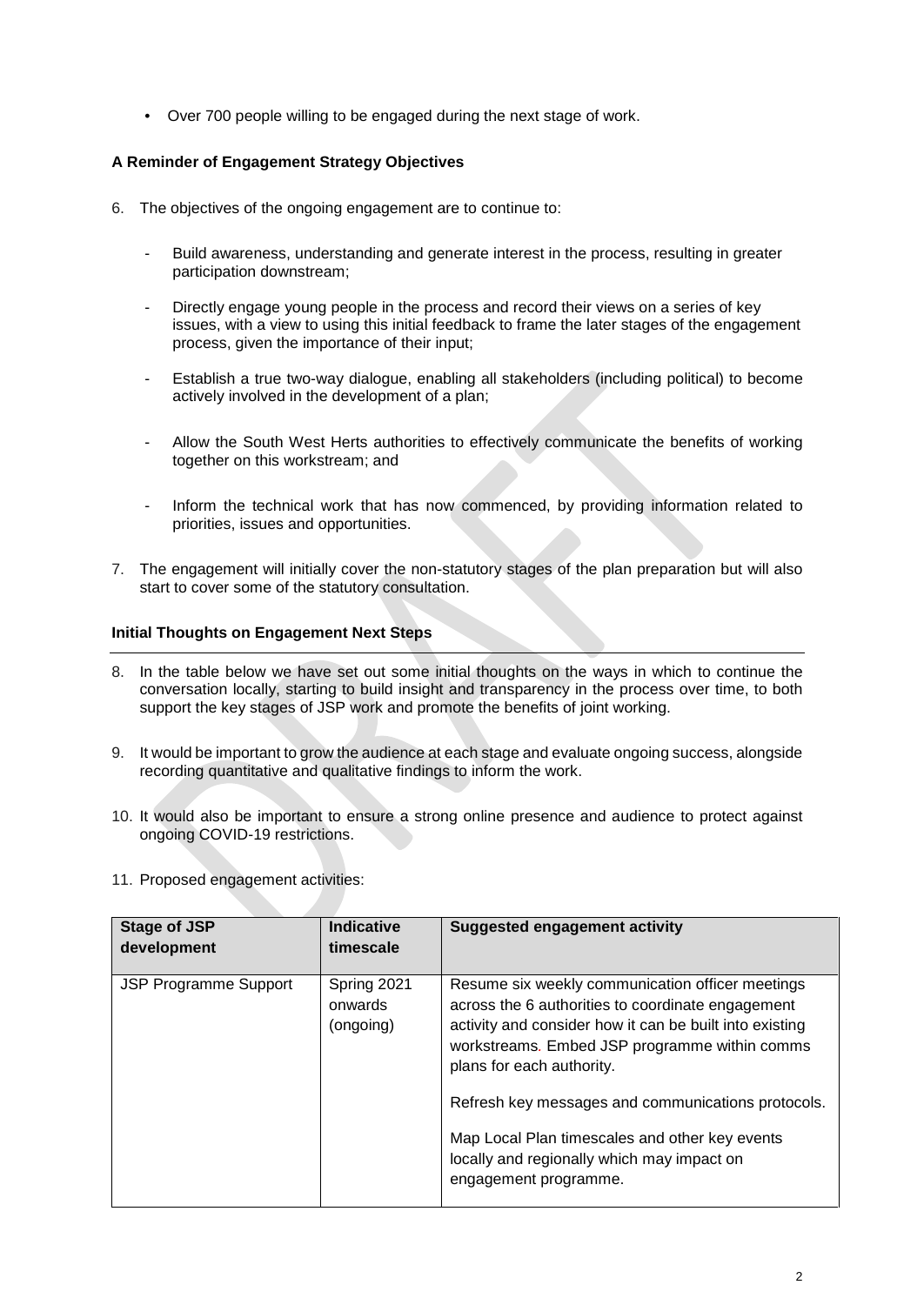| JSP 'one pager'                                                           | $Now - June$<br>2021 | Prepare a short (1 page) briefing note setting out the<br>benefits of the JSP, who is involved and how the work<br>is developing with key next steps - output to be a<br>graphically designed document within infographics,<br>initially for internal purposes but with the intention of<br>being updated and issued to support future JSP<br>consultation and engagement. |
|---------------------------------------------------------------------------|----------------------|----------------------------------------------------------------------------------------------------------------------------------------------------------------------------------------------------------------------------------------------------------------------------------------------------------------------------------------------------------------------------|
| 'Pre-visioning' Stage                                                     | $Now - July$<br>2021 | Undertake Council officer and Member sessions to<br>brief on JSP progress and to flag upcoming visioning<br>work as well as the SCG.                                                                                                                                                                                                                                       |
|                                                                           |                      | Scope and build the JSP website and content; consider<br>interactive content to build online audience over time<br>including promotional / information video. Website to<br>initially host visioning engagement.                                                                                                                                                           |
|                                                                           |                      | Develop JSP branding.                                                                                                                                                                                                                                                                                                                                                      |
|                                                                           |                      | Start to build JSP social media presence - Facebook<br>etc.                                                                                                                                                                                                                                                                                                                |
|                                                                           |                      | Work with vision consultants to map existing meeting<br>network across the areas and consider attendance<br>schedule over next 3 - 6 months e.g. LEP meetings,<br>relevant Parish Council meetings, Chamber of<br>Commerce, heritage groups, environmental groups etc.                                                                                                     |
|                                                                           |                      | Map hard to reach in detail with focus on young<br>people.                                                                                                                                                                                                                                                                                                                 |
|                                                                           |                      | Undertake briefing meetings with key internal<br>stakeholders and test initial engagement strategy<br>ideas.                                                                                                                                                                                                                                                               |
|                                                                           |                      | Email the 700 interested residents who said they would<br>like to be involved as part of the earlier digital<br>engagement exercise to see if they would be willing to<br>take part in an online workshop/ focus group.                                                                                                                                                    |
|                                                                           |                      | Develop an ongoing social media strategy, using<br>existing brand to note updates/ ways for people to get<br>involved, register to take part etc.                                                                                                                                                                                                                          |
| Launch of JSP Visioning                                                   | <b>July 2021</b>     | Launch JSP website to coincide with the start of the<br>visioning work.                                                                                                                                                                                                                                                                                                    |
| (to be evolved in<br>conjunction with the<br>visioning consultant - Prior |                      | Launch JSP social media channels to coincide with<br>start of the visioning work.                                                                                                                                                                                                                                                                                          |
| and Partners)                                                             |                      | Issue joint SPMG press release to launch JSP vision<br>engagement                                                                                                                                                                                                                                                                                                          |
|                                                                           |                      |                                                                                                                                                                                                                                                                                                                                                                            |